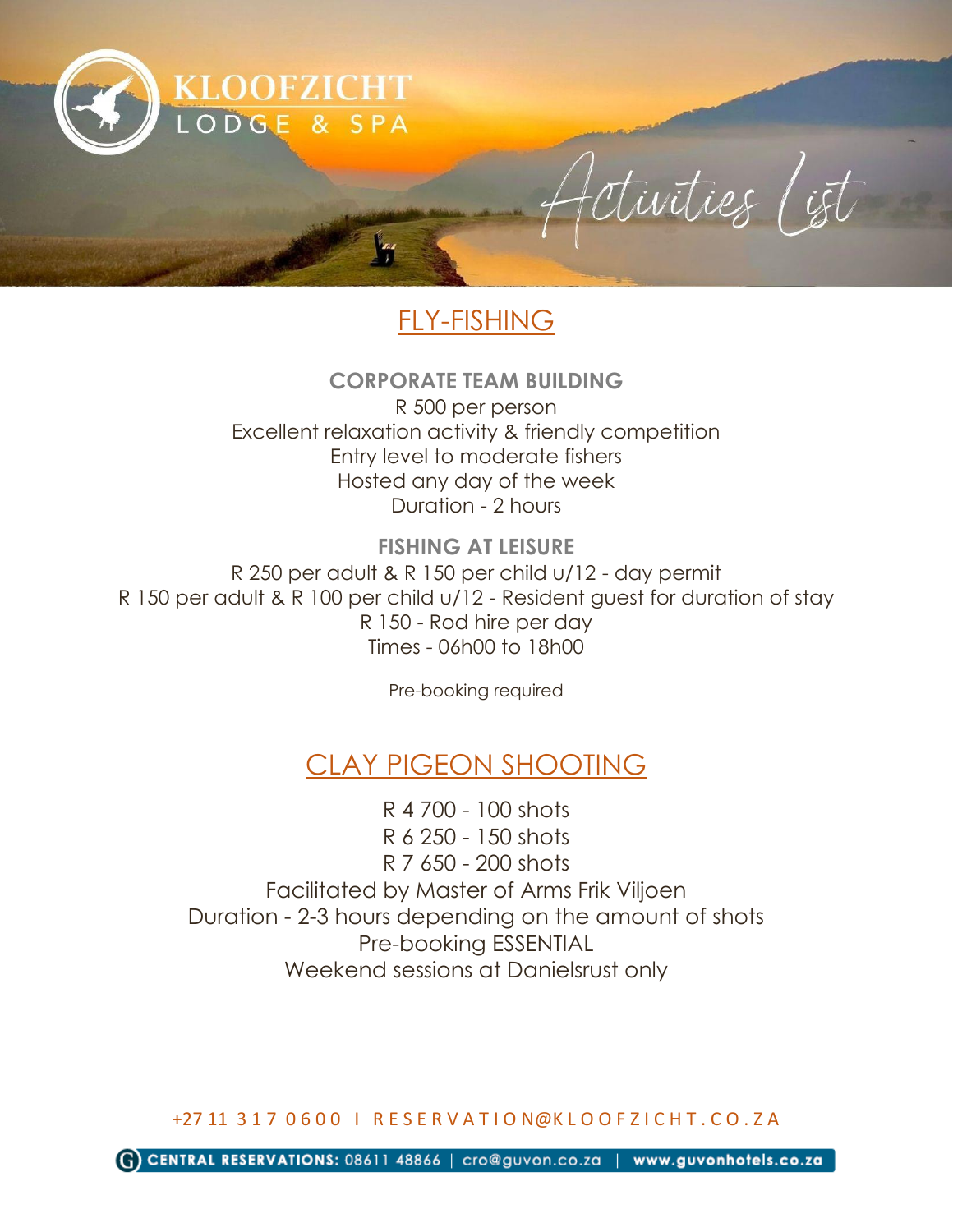

### CLAY PIGEON SHOOTING

R 4 700 - 100 shots R 6 250 - 150 shots R 7 650 - 200 shots Facilitated by Master of Arms Frik Viljoen Duration - 2-3 hours depending on the amount of shots Pre-booking ESSENTIAL

# **GAME DRIVES**

R 600 per person Minimum of 4 guests Game Drives are done at the Rhino & Lion Park Guests are picked up from the Lodge Snacks and Cooler box available on request Available Tuesday to Sunday (09h00/12h00/15h00)

### NATURE WALK

A 5.2 km nature walk is available R 100 per person to Bistro and Restaurant guests Complimentary to in-house guests

+27 11 3 1 7 0 6 0 0 I R E S E R V A T I O N@K L O O F Z I C H T . C O . Z A